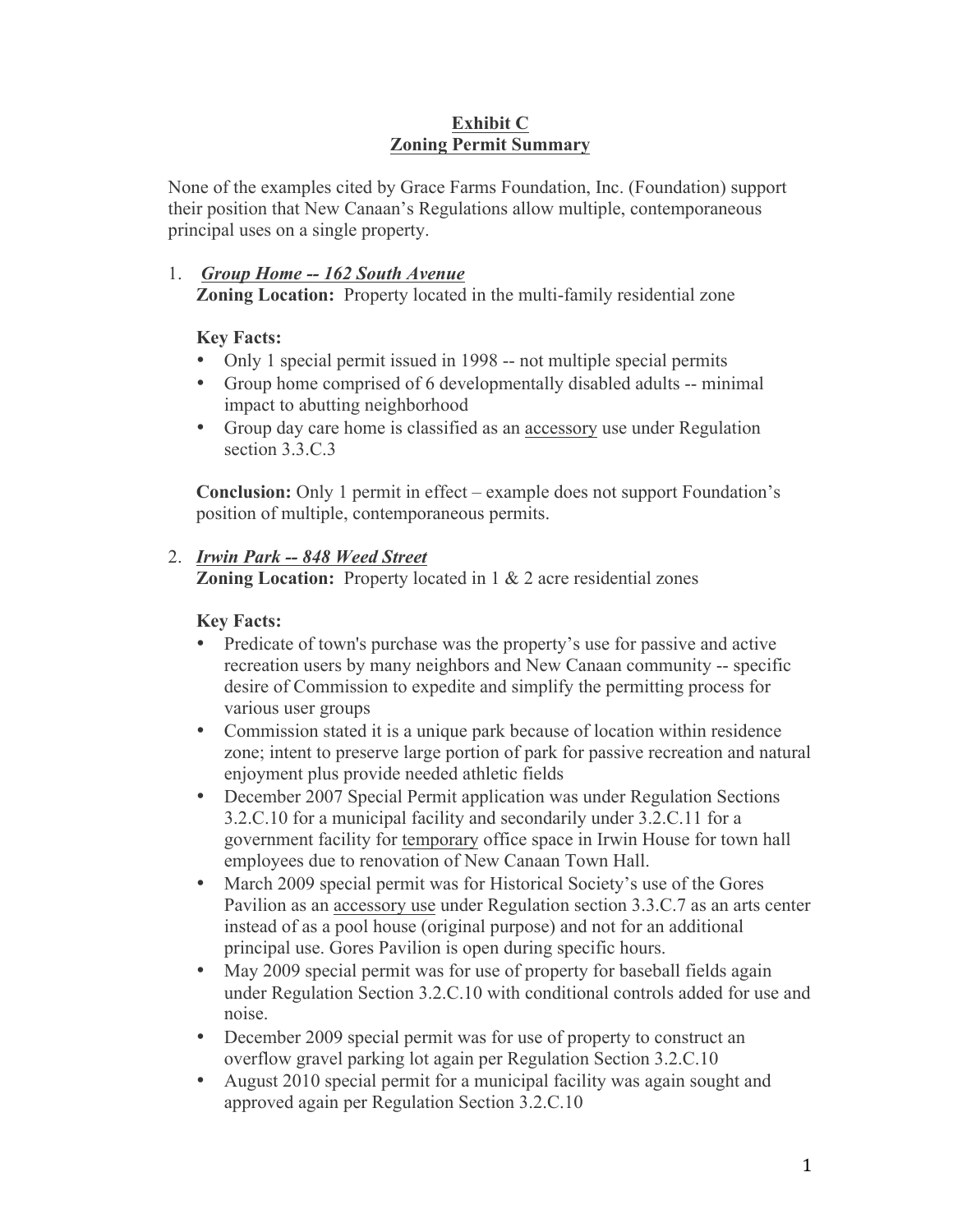• April 2012 special permit for additional municipal office space was also per Regulation Section 3.2.C.10

**Conclusion:** Principal use of 848 Weed Street is as a municipal facility with passive and active recreation, including athletic fields. Gores Pavilion is an accessory ancillary use. The secondary approval of the property as a government facility was only on a temporary basis and due to the extraordinary circumstances of the pending gut renovation of the Town Hall.

# 3. *K.E. Manuel / Congregational Church -- 23 Park Street* **Zoning Location:** Property located in the 1-acre residence zone at God's Acre

# **Key Facts:**

- Application in August 1980 predates special permit regime in Regulations
- Had special permit criteria been in effect, Manuel and Church just seeking addition accessory ancillary use under Regulation Section 3.2.C.8 for 2nd nursery school
- Additional nursery school has minimal impact on abutting neighbors -- 1 day a week for 2 hours for a maximum of 8 children

**Conclusion:** The principal use of 23 Park Street is the Congregational Church as a Religious Institution. Nursery school/daycare activities represent a wellrecognized ancillary activity of any church. The 1980 approval addresses an intensification of this ancillary activity at the church's property. No different than ancillary uses approved for Grace Community Church as part of Commission's 2013 Approval of a Religious Institution at Grace Farms.

### 4. *671 South Avenue*

**Zoning Location:** Property located at Waveny Park in Waveny Zone

### **Key Facts:**

• July 2010 approval relates only to a permit for telecommunication (i.e. cellular) facilities in town per Regulation Section 7.8

**Conclusion:** Completely distinguishable from Foundation's application.

5. *St. Michael's Lutheran Church -- 5 Oenoke Ridge Road* **Zoning Location**: Property located in the 1/2-acre residential zone

**Key Facts:**

- Foxglove School's January 1977 application for a nursery school predates special permit regime in Regulations. Permit granted in August 1977.
- Church's Sunday school facilities to be used for a not-for-profit nursery school
- Minimal impact on abutting neighbors maximum enrollment in nursery school 15 children.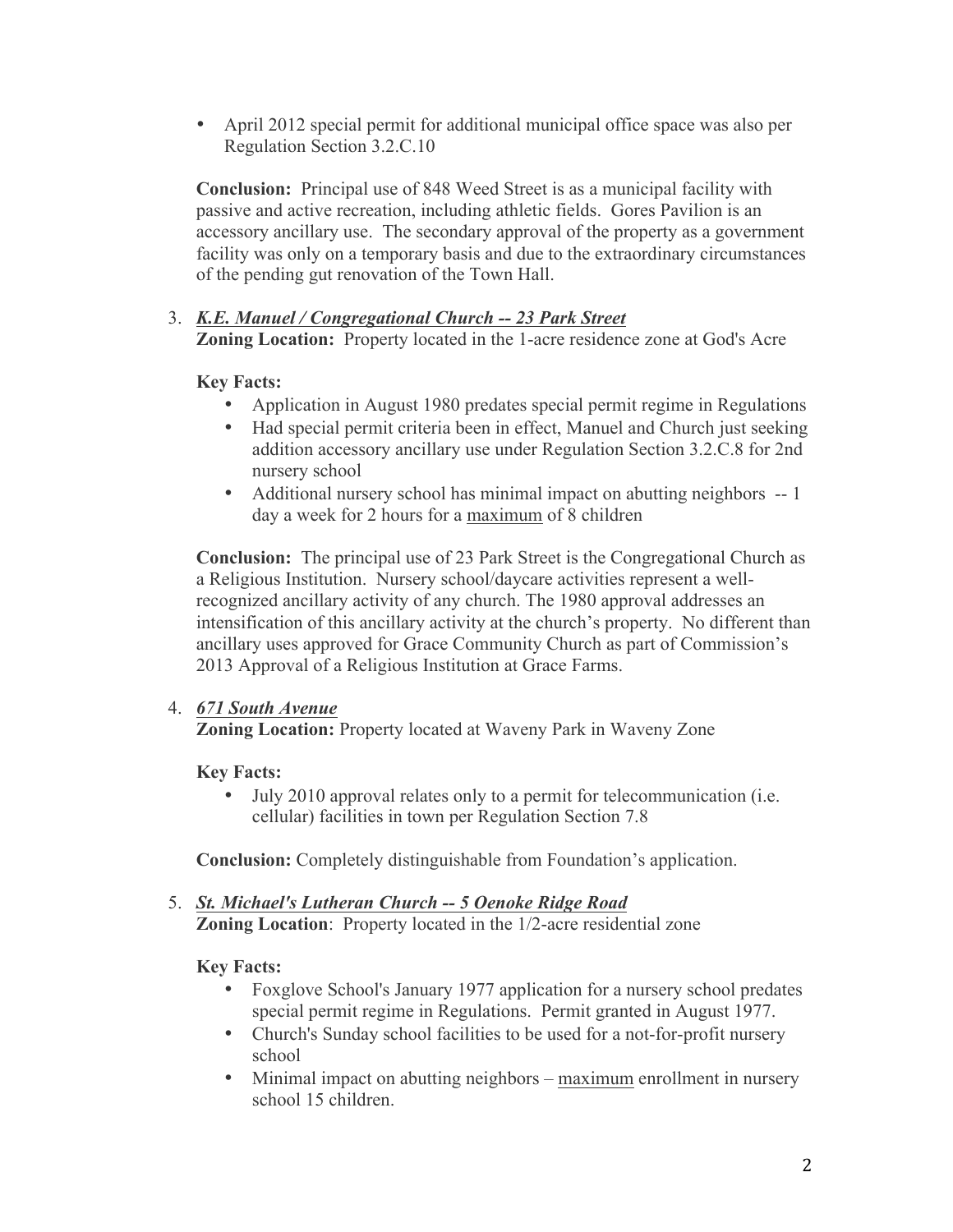- Foxglove School no longer in operation/existence
- May 2014 application for Toddlertime Nursery School to locate their "5's" class in Church's Sunday school facilities -- appears to have been a temporary request
- Toddlertime no longer operating at St. Michael's church -- back at Congregation Church

**Conclusion:** The principal use of 5 Oenoke Ridge is St. Michael's Lutheran Church as a Religious Institution. Nursery school/daycare activities represent a well-recognized ancillary activity of any church. The 2014 Toddlertime approvals address a temporary intensification of this ancillary activity at the church's property. No different than ancillary uses approved for Grace Community Church as part of Commission's 2013 Approval of a Religious Institution at Grace Farms.

### 6. *St. Mark's Church -- 111 Oenoke Ridge*

**Zoning Location:** Property located in the 1-acre and ½-acre residential zones

#### **Key Facts:**

- January 2002 administrative action to allow for temporary doubling of existing daycare given YMCA construction -- YMCA daycare effectively merged with St. Mark's daycare for duration of YMCA's construction activities
- June 1985 permit for STAR Inc. day care center predates special permit regime in Regulations
- **Conclusion:** The principal use of 111 Oenoke Ridge is St. Mark's Church as a Religious Institution. Daycare activities represent a well-recognized ancillary activity of any church. The 2002 approvals address a temporary intensification of this ancillary activity at the church's property due to the pending YMCA renovations. No different than ancillary uses approved for Grace Community Church as part of Commission's 2013 Approval of a Religious Institution at Grace Farms.

#### 7. *New Canaan Nature Center -- 144 Oenoke Ridge*

**Zoning Location:** Property located at the Susan Dwight Bliss Park in a Park zone

#### **Key Facts:**

- New Canaan Nature Center established in 1960 and pre-dates existing Regulation's special permit regime
- Town owns land and buildings -- Nature Center just operates as a not-forprofit lessee on site with a focus as environmental education center.
- 1982 agreement with town relates to building of a horticultural education building to replace the pre-existing greenhouse complex -- upon construction, new education building to become town property
- Nature Center offers preschool for 2, 3, 4 and 5 year olds in the mornings